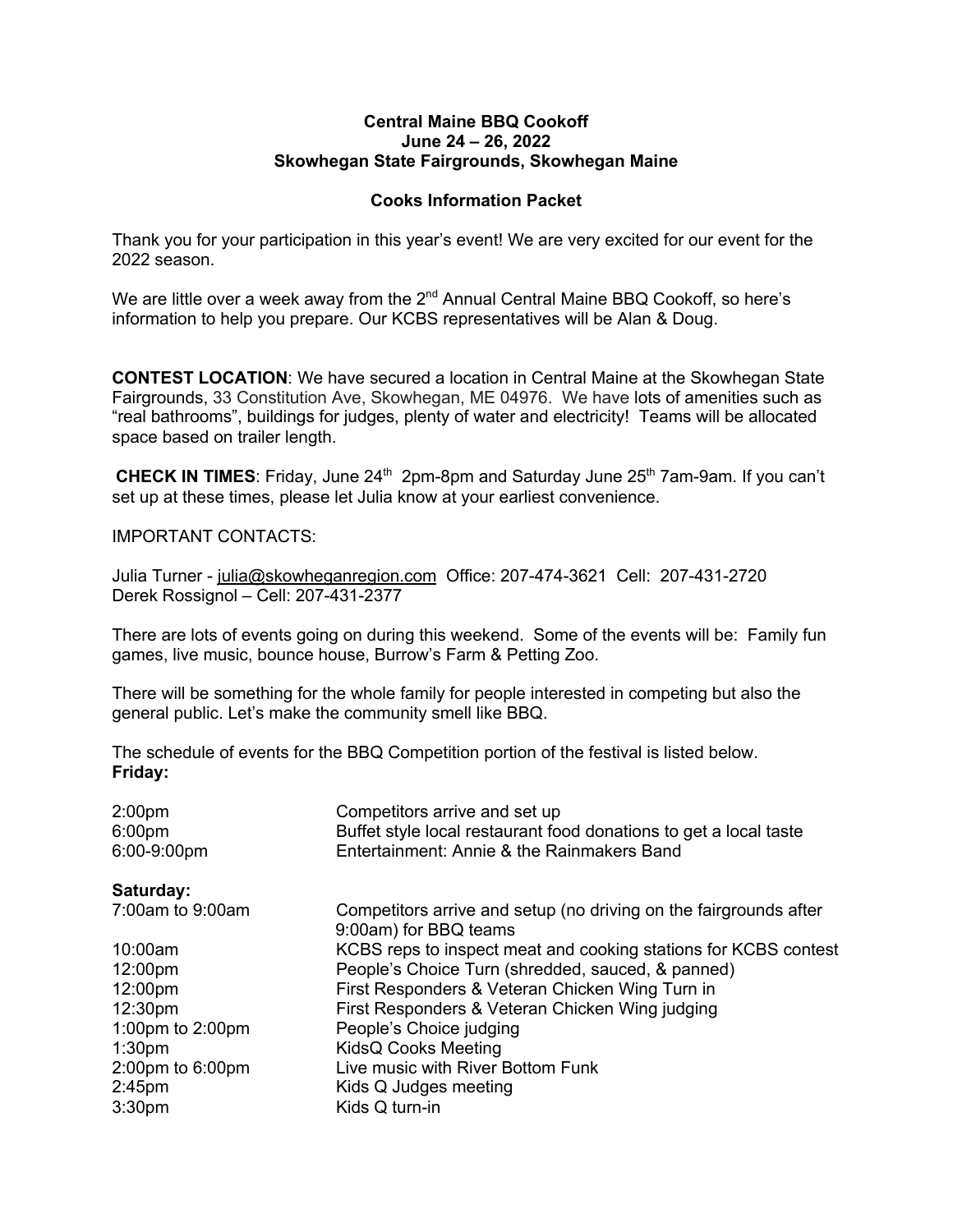| 3:00pm to 5:00pm   | <b>SCA Judging Class</b>                               |
|--------------------|--------------------------------------------------------|
| 4:00 <sub>pm</sub> | <b>KCBS Cooks meeting</b>                              |
| 4:30 <sub>pm</sub> | KidsQ, Chicken Wing Challenge & People's Choice awards |
| $4:45$ pm          | SCA Check in for turn in box and # for steak selection |
| 5:00 <sub>pm</sub> | <b>SCA Cooks meeting</b>                               |
| 5:45pm             | <b>KCBS One Meat Judge Meeting</b>                     |
| 6:30pm             | <b>KCBS one Meat turn-ins</b>                          |
| 7:00 <sub>pm</sub> | SCA Rib Eye turn in                                    |
| 8:00pm             | SCA & KCBS One Meat awards                             |
|                    |                                                        |

## **Sunday:**

| 9:45-10:00am       | <b>KCBS Judge Check-In</b> |
|--------------------|----------------------------|
| 10:00am            | <b>KCBS</b> judges meeting |
| 12:00pm            | KCBS chicken turn in       |
| 12:30pm            | KCBS pork ribs turn in     |
| 1:00 <sub>pm</sub> | KCBS pork shoulder turn in |
| 1:30 <sub>pm</sub> | KCBS beef brisket turn in  |
| 2:00 <sub>pm</sub> | Dessert Turn in            |
| 4:00 <sub>pm</sub> | Dessert and KCBS awards    |
| .                  |                            |

\*schedule subject to change

### **Information**

- Please bring separate containers for grease and ash. Disposal areas will be available on site.
- Fire extinguishers will be inspected at the time of meat inspection.
- Sanitation (wash, rinse, disinfect) will be checked at meat inspection.
- Proper storage of meat is required. Must be maintained below 40°F or above 140°F.
- Proper handling of food is required. Vinyl or latex gloves should be used.
- Ice will be available on site for a small fee.
- Please keep all alcoholic beverages concealed.
- There will be a beer and alcohol vendor on site.
- Your site should be picked up and free from debris when you leave.

ASH, GREASE, TRASH: There will be designated areas for ash and grease and trash. We will have volunteers picking up trash. Please bring separate containers for grease and ash

PETS: Well behaved pets are welcomed. They must be up to date on shots (current rabies certificate) and must be registered. The fairgrounds and event coordinator have the right to request this information as they see fit

FIRE EXTINGUISHERS: will be inspected at the time of meat inspections.

SANITATION: wash, rinse and disinfect will be checked at meat inspection. Proper storage of meat is required. Must be maintained below 40°F or above 140°F. Proper handing of food is required. Vinyl or latex gloves should be used.

ICE: Ice will be available for a nominal price.

GROCERY: Hannaford & Walmart are right next door to Fairgrounds. Within 5 minute walk.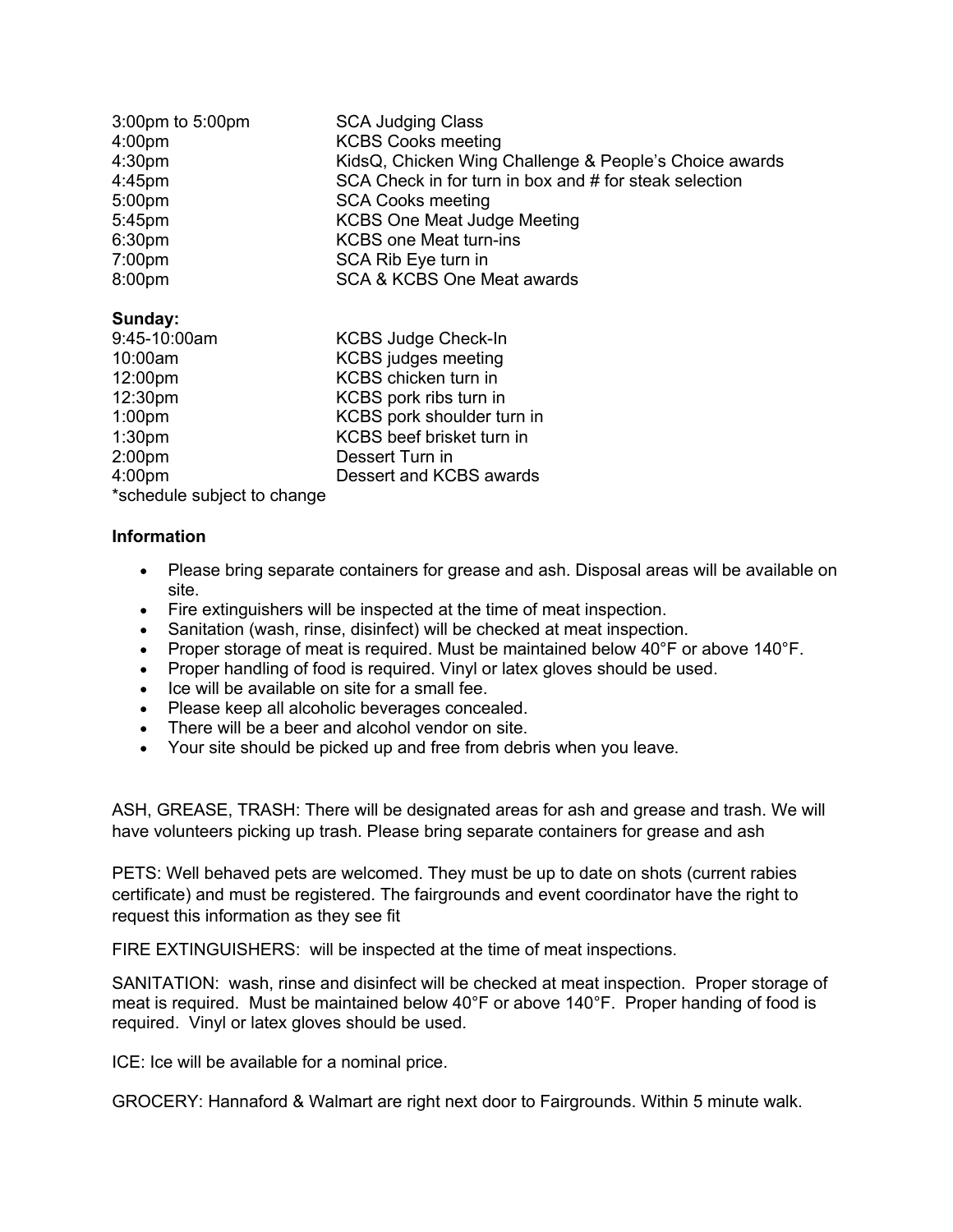ALCOHOL: Please keep all alcoholic beverages concealed.

CLEANUP: Your site should be picked up and free from debris when you leave.

FOOD: Friday evening 6pm will be serving donated local eateries to get a taste of our local area at the Fairgrounds so you can all get comfortable, settled in and mingle with all. We will also have various food vendors Saturday & Sunday.

LOCAL AMENITIES: Within a few feet of the fairgrounds, in the town of Skowhegan, there are lots of local stores, The Towne Motel, The Belmont Motel, Breezy Acres Motel, the KOA, Yogi Bear and Evergreens Campgroup, and lots of local restaurants, etc.

## **SCA Steak Cookoff Association**

THE COMPETITION: We will be hosting a SCA competition. For this competition the teams are provided with 2 ribeye steaks that they choose on a lottery system during the cook's meeting. They will be cooked at your team's site and turned in between the hours of 7:30pm and 8:00pm on Saturday.

THE JUDGES: Steaks will be judged by certified SCA judges. There will be a judging class held on Saturday at 3:00pm. You can sign up for the judging class on the SCA website. Look for the judging classes link: www.steakcookoffs.com

THE RULES: Visit the SCA website to view the rules of the contest. https://www.steakcookoffs.com/rules

THE ENTRY FEE: \$150.00 per team, includes the steaks

THE PAYOUTS: 1st \$500 2nd \$300 3rd \$200 Trophies for 1st-3rd.

| SCA Judging class          |
|----------------------------|
| <b>SCA Cooks meeting</b>   |
| <b>SCA Judging meeting</b> |
| <b>SCA Turn-ins</b>        |
| <b>SCA Awards</b>          |
|                            |

## **Kid's Q – Gourmet Hot Dogs**

THE COMPETITION: We will be hosting a KCBS sanctioned Kid's Q event. The Kid's Q will be a single category event with turn-in on Saturday at 3:30pm. There is no entry fee, open to children 17 and under. Grills , charcoal, utensils and hot dogs are provided by our gracious sponsors and the kids are welcome to keep theirs to take home and enjoy. Kids must always be supervised by an adult. Let's make sure to keep the kids safe so please have a responsible adult prepare and tend to fires as well as do any knife work. All other times the adult is to be hands off for Pro teams, additional hands on might be needed for the amateur teams.

THE CATEGORY: This year the category will be Hotdog. We will supply the hotdogs to the teams grills and charcoal will also be provided. Kid's teams will be able to take the grill home at the end of the contest. All other supplies, ingredients, spices, garnishes will be the responsibility of the teams.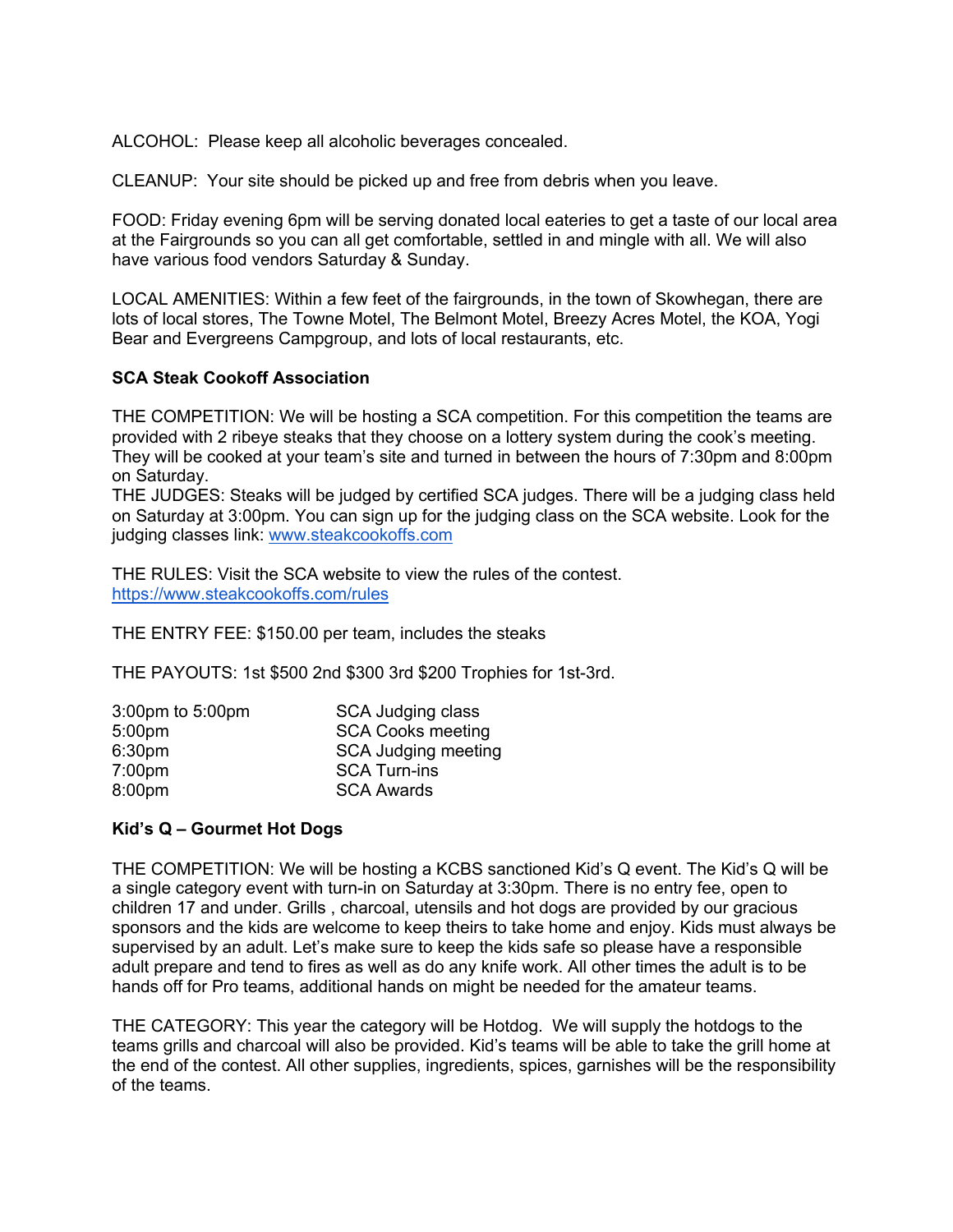THE RULES: All prep and cooking must be done on site. This will be an open container, open garnish and open cooking fuel (charcoal) category… Anything goes! It will be up to the teams how they season, garnish, and present their hotdogs. Turn-ins must include a minimum of 6 separate portions for the judges to sample. Be sure to include box number (to be provided at cook's meeting) with your entry. We will provide a space for Kid's Q to take place. There will be shelter for inclement weather.

THE PRIZE: Medals and ribbons will be awarded to the teams.

| 1:30 <sub>pm</sub> | Kid's Q team meeting   |
|--------------------|------------------------|
| 2:45 <sub>pm</sub> | Kid's Q judges meeting |
| 3:30 <sub>pm</sub> | Kid's Q turn-in        |
| 4:30 <sub>pm</sub> | Kid's Q awards         |

# **THE CATEGORIES:**

### **People's Choice**

There is **NO entry fee** to compete in the People's Choice. You will be provided with (1) 10 lb pork shoulder, (1) half sized tin tray. There should be a minimum of 40 servings per turn in/per tray. A serving size is approximately 2oz (2 bites per person). The trays are to be turned in to the judging area at 12:00pm shredded, sauced & panned. Volunteers will separate into portion cups. This category can be prepped ahead of time and turned in.

THE JUDGES: The public will purchase tickets for exchange of samples of People's Choice in which they will be able to vote for their favorite. The judges will be instructed to judge based on taste, tenderness, and execution.

#### **Dessert**

In this category, they can use this as they wish to make a dish for the people to judge. Teams can get as creative as they wish and use any other ingredients they want. Be sure to follow proper food handling and cooking temperatures based on FDA guidelines. There is \$25 fee to enter this event. Prize money will be awarded for the winner of this category. A 9x9 Styrofoam box will be provided for turn in.

## **KCBS (Kansas City Barbecue Society)**

THE COMPETITION: The contest is sanctioned by the Kansas City Barbecue Society. See the KCBS rules and Regulations handbook for detailed information on governing this competition. Teams will be competing in the following categories: Chicken, Pork Ribs, Pork Shoulder, and Beef Brisket. The entry fee to participate in this event is \$325.00. Awards and prize money will be presented for Grand Champion and Reserve Champion, as well as from First through Fifth place in each individual category.

### **Prizes for KCBS as follows:**

| <b>Grand Champion</b> | $$3,900.00 + Trophy$ |
|-----------------------|----------------------|
| Reserve Champion      | $$1,800.00 + Trophy$ |